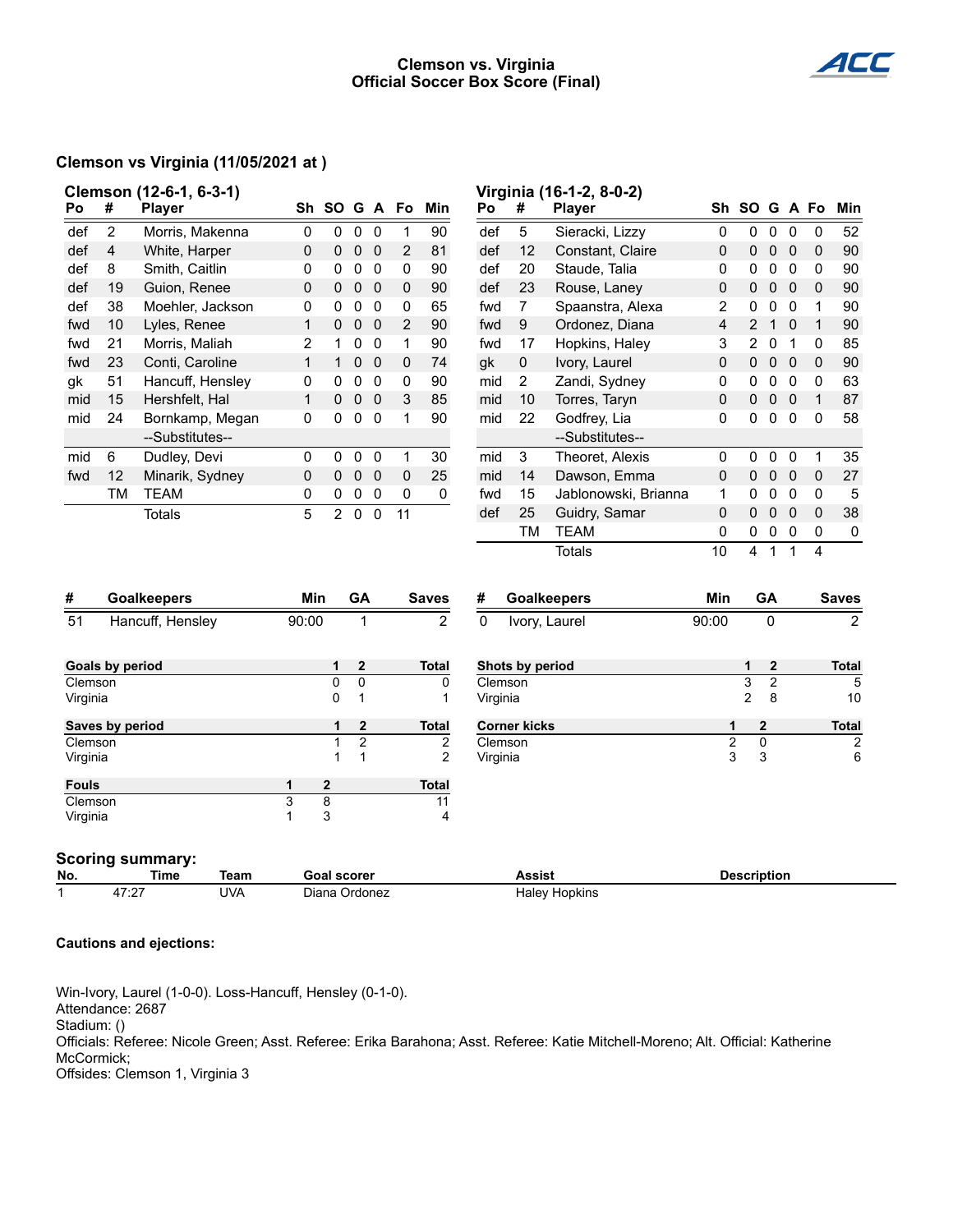#### **Clemson vs. Virginia Play-by-Play Summary (Period 1)**



# **Clemson vs Virginia (11/05/2021 at )**

| Time  | Play                                                                |
|-------|---------------------------------------------------------------------|
| 00:00 | Ivory, Laurel at goalie for Virginia                                |
| 00:00 | Hancuff, Hensley at goalie for Clemson                              |
| 01:06 | Corner kick [01:06].                                                |
| 03:14 | Foul on Lyles, Renee.                                               |
| 04:38 | Offside against Virginia.                                           |
| 07:47 | Foul on Lyles, Renee.                                               |
| 12:12 | Corner kick [12:12].                                                |
| 12:40 | Shot by UVA Ordonez, Diana, bottom left, Team save.                 |
| 13:24 | Corner kick [13:24].                                                |
| 15:50 | Shot by Tigers Lyles, Renee, out right.                             |
| 19:44 | Corner kick [19:44].                                                |
| 23:14 | Shot by Tigers Morris, Maliah, bottom left, saved by Ivory, Laurel. |
| 24:40 | Foul on Ordonez, Diana.                                             |
| 28:02 | UVA substitution: Guidry, Samar for Sieracki, Lizzy.                |
| 28:02 | UVA substitution: Theoret, Alexis for Godfrey, Lia.                 |
| 29:35 | Shot by Tigers Morris, Maliah, left woodwork.                       |
| 31:14 | Offside against Virginia.                                           |
| 32:31 | Foul on White, Harper.                                              |
| 39:25 | UVA substitution: Jablonowski, Brianna for Zandi, Sydney.           |
| 39:25 | UVA substitution: Dawson, Emma for Hopkins, Haley.                  |
| 39:25 | Tigers substitution: Dudley, Devi for Hershfelt, Hal.               |
| 43:40 | Corner kick [43:40].                                                |
| 44:14 | Shot by UVA Jablonowski, Brianna, out left.                         |

45:00 End of period [45:00].